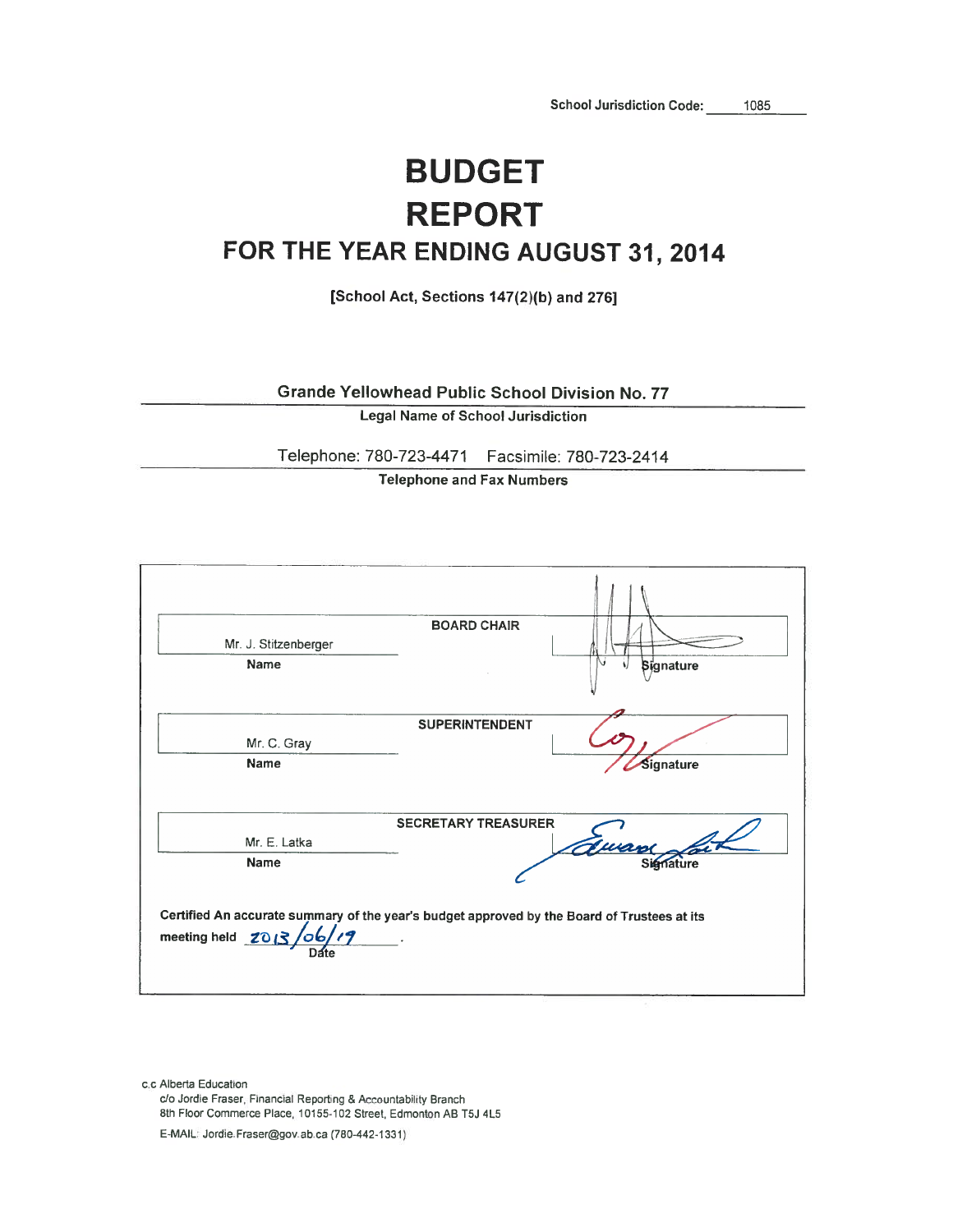#### **TABLE OF CONTENTS**

|                                                               | Page |
|---------------------------------------------------------------|------|
| <b>BUDGETED STATEMENT OF OPERATIONS</b>                       |      |
| <b>BUDGETED ALLOCATION OF EXPENSES (BY OBJECT)</b>            |      |
| <b>PROJECTED STATEMENT OF CHANGES IN NET ASSETS (SUMMARY)</b> |      |
| <b>PROJECTED STUDENT STATISTICS</b>                           |      |
| <b>PROJECTED STAFFING STATISTICS</b>                          |      |
|                                                               |      |

Color coded cells:

blue cells: require the input of data/descriptors wherever applicable. Grey cells: data not applicable - protected salmon cells: contain referenced juris. information - protected white cells: within text boxes REQUIRE the input of points and data.

## **HIGHLIGHTS, PLANS, ASSUMPTIONS AND RISKS SUMMARY- 2013/2014 BUDGET REPORT**

Education Plan. At a minimum, they disclose key budget assumptions, financial & business risks, and specific strategies explaining how this budget will support the jurisdiction's plans. The following were presented to the Board and approved as underlying the budget. These key points and assumptions used in development of the budget take into consideration the economic environment of the jurisdiction, focus on anticipated changes from current year, and are realistic and consistent with the three year

#### *Budget Highlights, Plans & Assumptions:*

- Standard cost of certificated staff is \$101,400, support staff is \$30.53 per hour.
- Wage and salary increases based on Memorandum of Agreement and Framework Agreement.
- \$200,000 in annual school maintenance, eliminated from PO&M budget as cost reduction measure to balance budget.
- Capital purchases include: replacement of 4 buses, as per schedule of replacement; computer/server replacement in 3 schools
- No increase in Instructional Materials Fees or Transportation Fees.
- The Budget figures for 2013 2104 include provisions for the employer's portion of contributions to the Alberta Teacher's Retirement Fund. This is estimated to be \$2,680,546. This has been included as a Government of Alberta Revenue, as well as a benefit expense for certificated staff.

## *Significant Business and Financial Risks:*

- Three years of Grant increases announced, reduces uncertainty for future planning.
- Collective agreement for 2013 2014 not yet ratified with support staff union.
- Collective agreement for 2013 2014 with Alberta Teachers Association not yet finalized, although salary increases have been legislated.
- Possible decreases in provincial transportation support in Hinton, due to increased population.
- Attracting and retaining staff including availability of housing for staff in "special" areas: Jasper, Grande Cache.
- Ensuring sustainability in programs and operations.
- The dynamic nature of GYPSD communities, industry instability related to national and international oil/gas and coal markets, and factors challenging agricultural markets greatly affect our ability to predict the stability and sustainability of educational and instructional needs of students.
- Enrolment Disparity becoming zone specific within GYPSD where there is a loss of students and related funds in one zone, and in another a possible maintenance and/or gain in both students and funding.
- Small Rural Schools (by necessity): Funding is critical in sustaining the cost of educational programs in such circumstances.
- High School completion rates need to be measured in reference to programs completed, not simply a "diploma". Programs completed by non academic students need to be acknowledged and recognized. Such programs are high cost in nature and require an evergreening funding process for equipment replacement e.g. technology, CTS, etc.
- Competition/Choice: the promotion of choice "at all costs" is a significant issue in low populated rural areas with a limited student population.
- Matching grant rate increases to grid increases, although helpful, does not adjust for movement on the grid.
- PO&M funding formulae require continued review and extension to support non-school/maintenance facilities.
- Reduced PO&M and IMR funding, will increase the deferred maintenance issues.
- There is an overall lack of available Community Services and an inequity in access of services. Community Services appear to have reduced staff, vacant positions, and services for Special Needs students reduced and/or not available.
- Parameters of Regional Collaborative Service Delivery model are still uncertain, and outcomes may effect current services provided.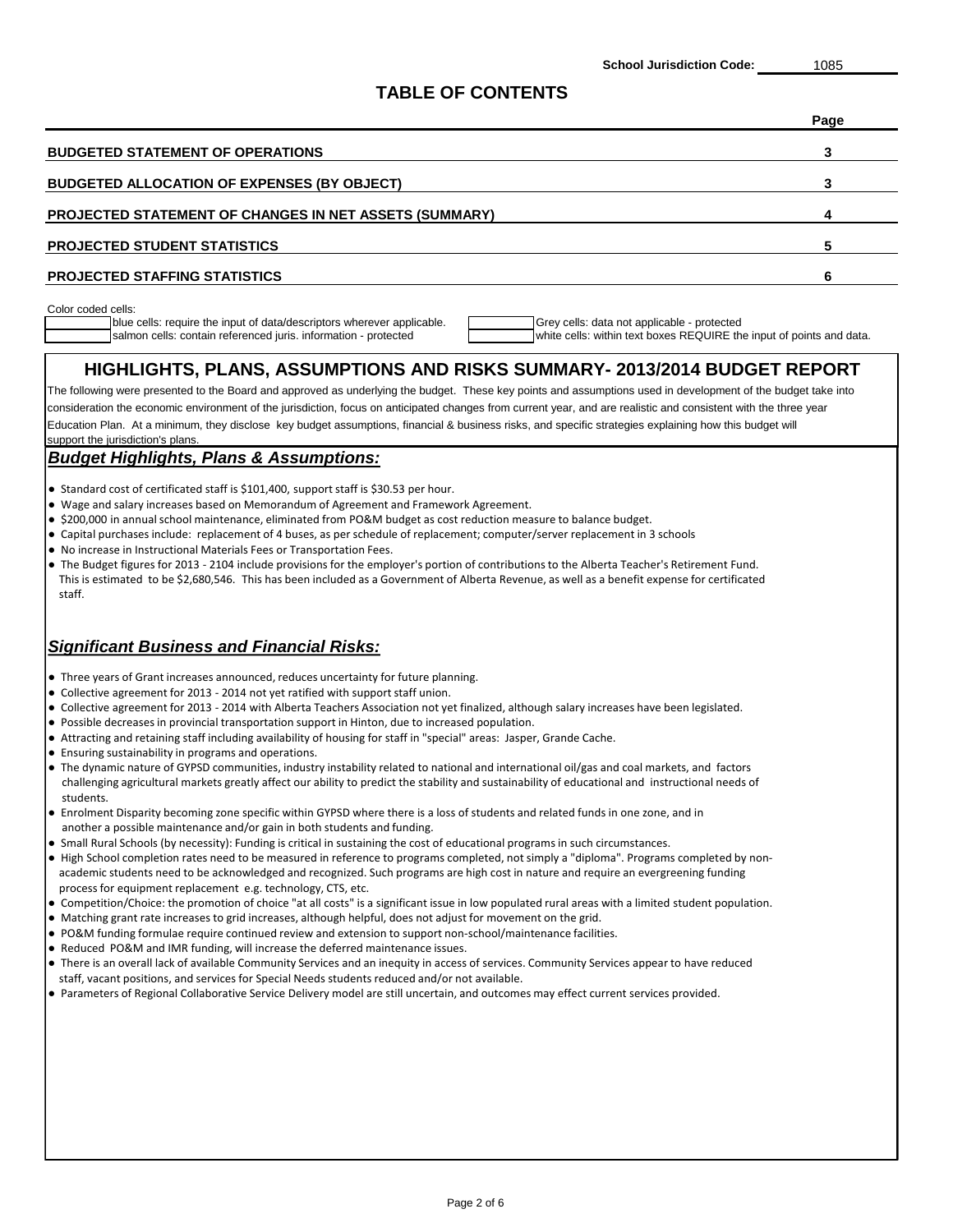|                                                                      | <b>Approved</b><br><b>Budget</b><br>2013/2014 | <b>Final Approved</b><br><b>Budget</b><br>2012/2013 | <b>Actual</b><br>2011/2012 |
|----------------------------------------------------------------------|-----------------------------------------------|-----------------------------------------------------|----------------------------|
| <b>REVENUES</b>                                                      |                                               |                                                     |                            |
| <b>Government of Alberta</b>                                         | \$55,762,249                                  | \$55,720,320                                        | \$55,470,382               |
| <b>Federal Government and/or First Nations</b>                       | \$101,260                                     | \$92,500                                            | \$30,262                   |
| <b>Other Alberta school authorities</b>                              |                                               | \$75,295                                            | \$41,837                   |
| Out of province authorities                                          |                                               |                                                     |                            |
| Alberta Municipalities-special tax levies                            | \$9,043                                       | \$9,043                                             |                            |
| Fees                                                                 | \$914,240                                     | \$927,384                                           | \$985,617                  |
| <b>Other sales and services</b>                                      | \$47,250                                      | \$47,250                                            | \$259,760                  |
| <b>Investment income</b>                                             | \$110,000                                     | \$0                                                 | \$131,239                  |
| <b>Gifts and donations</b>                                           | \$362,848                                     | \$362,848                                           | \$390,283                  |
| Fundraising                                                          | \$975,684                                     | \$975,684                                           | \$1,055,620                |
| <b>Rental of facilities</b>                                          | \$41,572                                      | \$41,572                                            | \$10,672                   |
| Gain on disposal of capital assets                                   |                                               |                                                     | \$19,358                   |
| <b>Amortization of capital allocations</b>                           | \$1,467,608                                   | \$1,467,608                                         | \$1,478,466                |
| <b>Other revenue</b>                                                 | \$7,368                                       | \$7,368                                             | \$23,540                   |
| <b>TOTAL REVENUES</b>                                                | \$59,799,122                                  | \$59,726,872                                        | \$59,897,036               |
| <b>EXPENSES</b>                                                      |                                               |                                                     |                            |
| <b>ECS - Grade 12 Instruction</b>                                    | \$47,424,191                                  | \$46,035,018                                        | \$45,512,200               |
| <b>Operations &amp; Maintenance of Schools and Maintenance Shops</b> | \$7,100,945                                   | \$7,552,865                                         | \$7,331,670                |
| <b>Transportation</b>                                                | \$4,154,599                                   | \$3,949,115                                         | \$3,866,189                |
| <b>Board &amp; System Administration</b>                             | \$2,697,820                                   | \$2,709,308                                         | \$2,392,960                |
| <b>External Services</b>                                             | \$93,190                                      | \$8,449                                             | \$78,847                   |
| <b>TOTAL EXPENSES</b>                                                | \$61,470,745                                  | \$60,254,755                                        | \$59,181,866               |
| <b>ANNUAL SURPLUS (DEFICIT)</b>                                      | (\$1,671,623)                                 | (\$527,883)                                         | \$715,170                  |

## **BUDGETED ALLOCATION OF EXPENSES (BY OBJECT)**

| <b>Approved</b> | <b>Final Approved</b> |               |
|-----------------|-----------------------|---------------|
| <b>Budget</b>   | <b>Budget</b>         | <b>Actual</b> |
| 2013/2014       | 2012/2013             | 2010/2011     |

| <b>EXPENSES</b>                       |              |              |              |
|---------------------------------------|--------------|--------------|--------------|
| <b>Certificated salaries</b>          | \$26,985,669 | \$26,540,061 | \$25,352,370 |
| <b>Certificated benefits</b>          | \$5,245,752  | \$5,599,953  | \$5,212,090  |
| Non-certificated salaries and wages   | \$9,580,641  | \$9,413,964  | \$9,649,093  |
| Non-certificated benefits             | \$2,653,522  | \$2,447,631  | \$2,449,105  |
| Services, contracts, and supplies     | \$14,668,737 | \$13,765,193 | \$13,550,758 |
| <b>Capital and debt services</b>      |              |              |              |
| <b>Amortization of capital assets</b> |              |              |              |
| supported                             | \$1,467,608  | \$1,467,608  | \$1,478,466  |
| unsupported                           | \$838,564    | \$998,107    | \$1,453,487  |
| Interest on capital debt              |              |              |              |
| supported                             | \$5,687      | \$18,006     | \$31,248     |
| unsupported                           | \$3,049      | \$3,667      | \$4,273      |
| <b>Other interest charges</b>         | \$565        | \$565        | \$976        |
| Loss on disposal of capital assets    |              |              |              |
| <b>Other expense</b>                  |              |              |              |
| <b>TOTAL EXPENSES</b>                 | \$61,449,794 | \$60,254,755 | \$59,181,866 |

**School Jurisdiction Code:** 1085

#### **BUDGETED STATEMENT OF OPERATIONS for the Year Ending August 31**

**for the Year Ending August 31**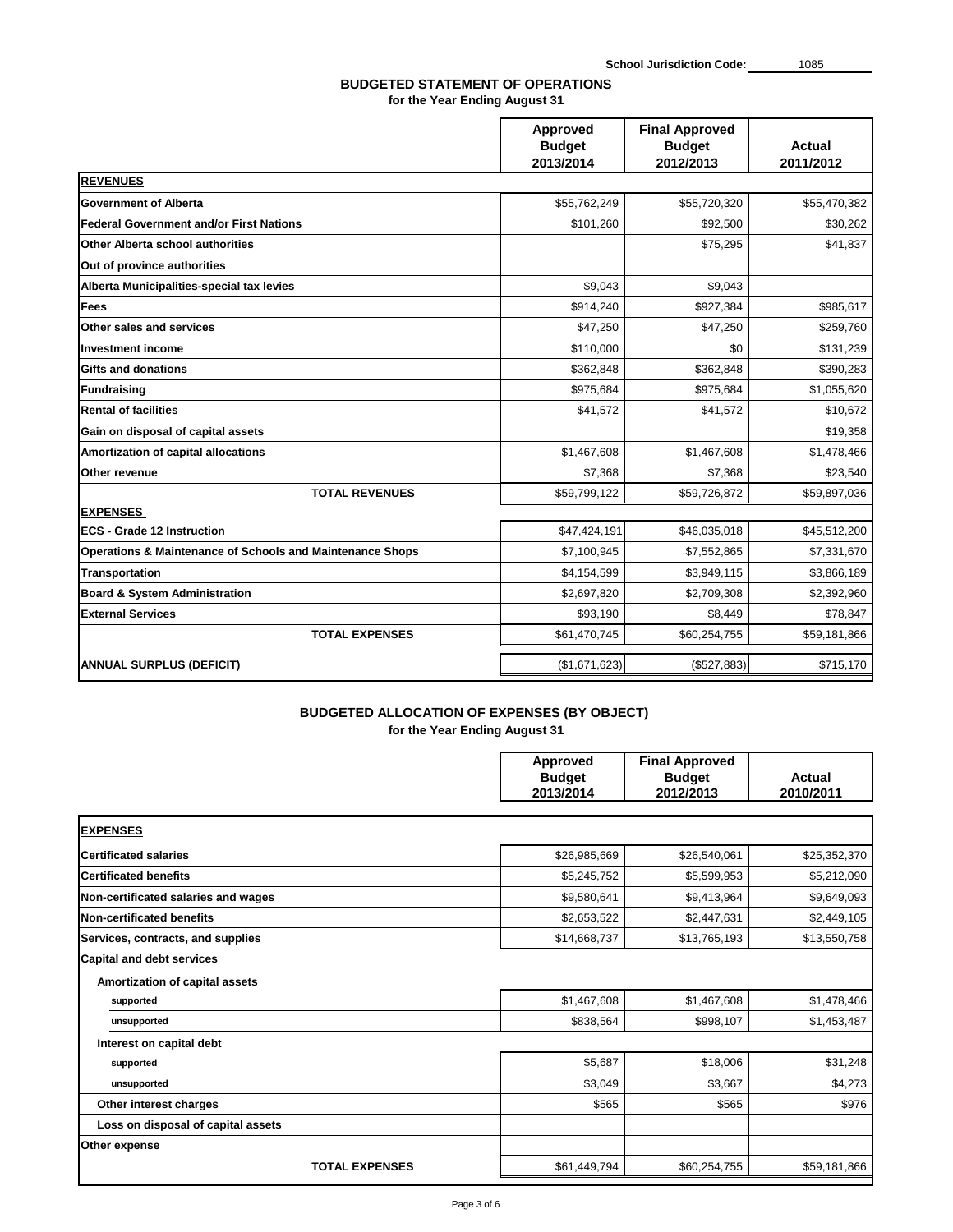|                                                                                                                                                                                                                            | (1)               | (2)                  | (3)                                    | (4)                 | (5)                                               | (6)             |  |  |
|----------------------------------------------------------------------------------------------------------------------------------------------------------------------------------------------------------------------------|-------------------|----------------------|----------------------------------------|---------------------|---------------------------------------------------|-----------------|--|--|
|                                                                                                                                                                                                                            | <b>TOTAL</b>      | <b>INVESTMENT IN</b> | <b>ACCUMULATED</b><br><b>OPERATING</b> | <b>UNRESTRICTED</b> | <b>INTERNALLY RESTRICTED</b><br><b>NET ASSETS</b> |                 |  |  |
|                                                                                                                                                                                                                            | <b>NET ASSETS</b> | <b>CAPITAL</b>       | <b>SURPLUS</b>                         | <b>NET ASSETS</b>   | <b>OPERATING</b>                                  | <b>CAPITAL</b>  |  |  |
|                                                                                                                                                                                                                            | $(2+3+6)$         | <b>ASSETS</b>        | $(4+5)$                                |                     | <b>RESERVES</b>                                   | <b>RESERVES</b> |  |  |
| Actual balances per AFS at August 31, 2012                                                                                                                                                                                 | \$17,890,629      | \$7,542,761          | \$7,363,110                            | \$2,927,352         | \$4,435,758                                       | \$2,984,758     |  |  |
| 2012/2013 Estimated impact to net assets for:                                                                                                                                                                              |                   |                      |                                        |                     |                                                   |                 |  |  |
| Estimated surplus(deficit)                                                                                                                                                                                                 | (\$1,527,883)     |                      |                                        | (\$1,527,883)       |                                                   |                 |  |  |
| Estimated Board funded capital asset additions                                                                                                                                                                             |                   | \$775,000            |                                        |                     | (\$500,000)                                       | $(\$275,000)$   |  |  |
| Estimated Amortization of capital assets (expense)                                                                                                                                                                         |                   | (\$2,465,715)        |                                        | \$2,465,715         |                                                   |                 |  |  |
| Estimated Amortization of capital allocations (revenue)                                                                                                                                                                    |                   | \$1,467,608          |                                        | (\$1,467,608)       |                                                   |                 |  |  |
| Estimated Unsupported debt principal repayment                                                                                                                                                                             |                   | \$20,333             |                                        | $(\$20,333)$        |                                                   |                 |  |  |
| Estimated reserve transfers (net)                                                                                                                                                                                          |                   |                      |                                        | (\$1,269,554)       | \$343,368                                         | \$926,186       |  |  |
| Estimated Assumptions/Transfers of Operations                                                                                                                                                                              | \$0               | \$0                  | \$0                                    | \$0                 | \$0                                               | \$0             |  |  |
| <b>Estimated Balances for August 31, 2013</b>                                                                                                                                                                              | \$16,362,746      | \$7,339,987          | \$5,386,815                            | \$1,107,689         | \$4,279,126                                       | \$3,635,944     |  |  |
| 2013/2014 Budget projections for:                                                                                                                                                                                          |                   |                      |                                        |                     |                                                   |                 |  |  |
| Budgeted surplus(deficit)                                                                                                                                                                                                  | (\$1,671,623)     |                      |                                        | (\$1,671,623)       |                                                   |                 |  |  |
| Projected Board funded capital asset additions                                                                                                                                                                             |                   | \$702,000            |                                        | \$0                 | (\$362,000)                                       | (\$340,000)     |  |  |
| Budgeted Amortization of capital assets (expense)                                                                                                                                                                          |                   | (\$2,306,172)        |                                        | \$2,306,172         |                                                   |                 |  |  |
| Budgeted Amortization of capital allocations (revenue)                                                                                                                                                                     |                   | \$1,467,608          |                                        | (\$1,467,608)       |                                                   |                 |  |  |
| Budgeted Unsupported debt principal repayment                                                                                                                                                                              |                   | \$20,951             |                                        | (\$20,951)          |                                                   |                 |  |  |
| Projected reserve transfers (net)                                                                                                                                                                                          |                   |                      |                                        | \$478,640           | (\$798,266)                                       | \$319,626       |  |  |
| Projected Assumptions/Transfers of Operations                                                                                                                                                                              | \$0               | \$0                  | \$0                                    | \$0                 | \$0                                               | \$0             |  |  |
| <b>Projected Balances for August 31, 2014</b>                                                                                                                                                                              | \$14,691,123      | \$7,224,374          | \$3,851,179                            | \$732,319           | \$3,118,860                                       | \$3,615,570     |  |  |
| ANTICIPATED CHANGES IN NET ASSETS SUMMARY- 2013/2014 BUDGET REPORT<br>The following explains the anticipated changes to Unrestricted Net Assets, Investment in Capital Assets, Operating Reserves and Capital Reserves for |                   |                      |                                        |                     |                                                   |                 |  |  |
| 2012/2013 and 2013/2014 and breaks down the planned additions to unsupported capital.                                                                                                                                      |                   |                      |                                        |                     |                                                   |                 |  |  |
| <b>Capital Asset Additions:</b>                                                                                                                                                                                            |                   |                      |                                        |                     |                                                   |                 |  |  |
|                                                                                                                                                                                                                            |                   |                      |                                        |                     |                                                   |                 |  |  |

## **PROJECTED STATEMENT OF CHANGES IN NET ASSETS (SUMMARY) for the Year Ending August 31**

4 buses planned for replacement Computer/Server replacement at 3 Schools

Transfers to Capital Reserves for Vehicle Replacement: \$319,626 Estimated Surplus (deficit) for 2012-2013 has been adjusted to reflect the Board's reinvestment of \$1Million of UNA to Schools, and assumed expended.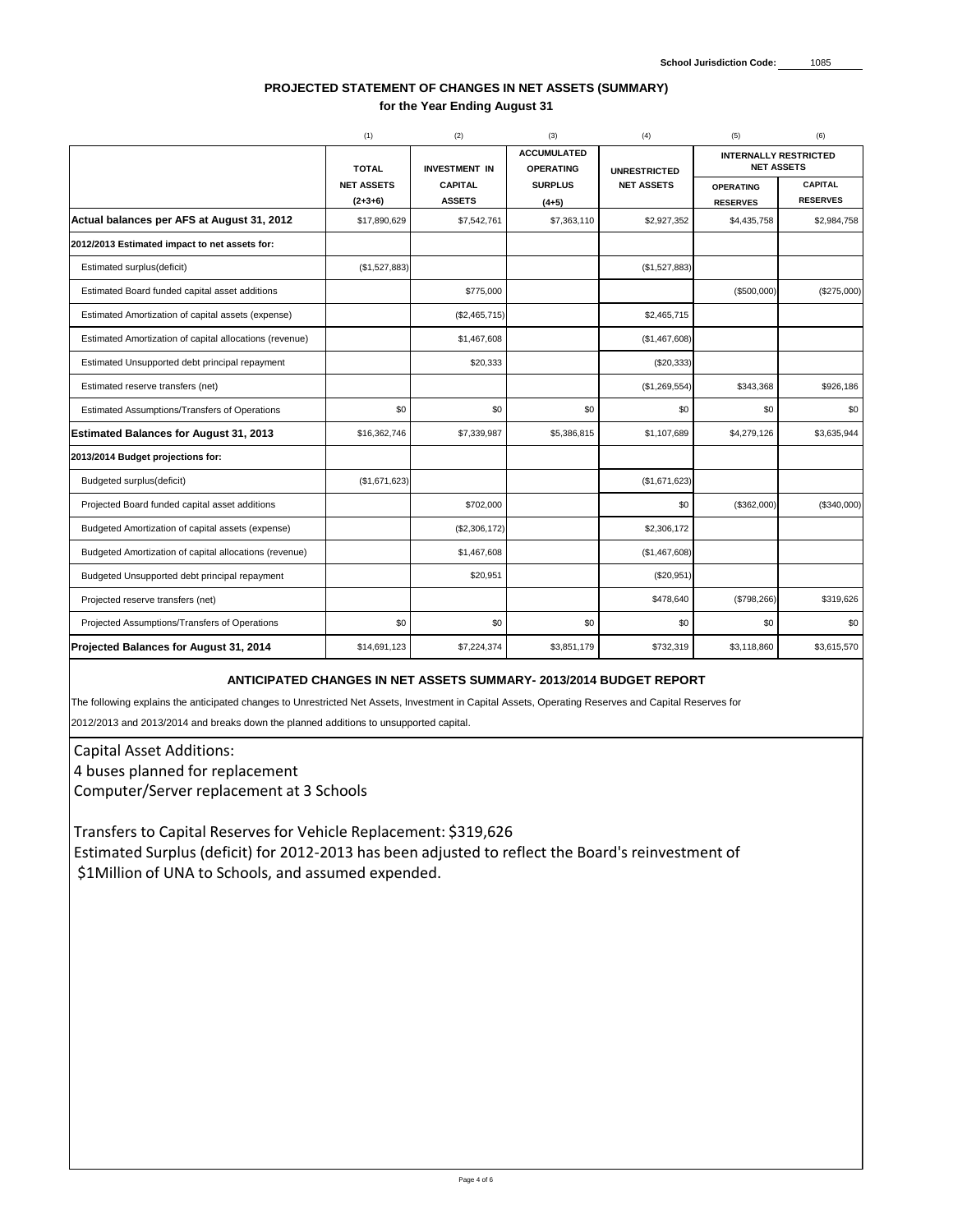

|                                                                                                                                                                                                                                                                                                                                                                                                                                                                                                                                                                                                                                                                                                                                                                                                                                                                                                                                                                                                                                                                  | <b>Budgeted</b> | <b>Actual</b> | <b>Actual</b><br>2013/2014   2012/2013   2011/2012 |                                                                                                        |  |  |  |
|------------------------------------------------------------------------------------------------------------------------------------------------------------------------------------------------------------------------------------------------------------------------------------------------------------------------------------------------------------------------------------------------------------------------------------------------------------------------------------------------------------------------------------------------------------------------------------------------------------------------------------------------------------------------------------------------------------------------------------------------------------------------------------------------------------------------------------------------------------------------------------------------------------------------------------------------------------------------------------------------------------------------------------------------------------------|-----------------|---------------|----------------------------------------------------|--------------------------------------------------------------------------------------------------------|--|--|--|
|                                                                                                                                                                                                                                                                                                                                                                                                                                                                                                                                                                                                                                                                                                                                                                                                                                                                                                                                                                                                                                                                  | (Note 2)        |               |                                                    | <b>Notes</b>                                                                                           |  |  |  |
|                                                                                                                                                                                                                                                                                                                                                                                                                                                                                                                                                                                                                                                                                                                                                                                                                                                                                                                                                                                                                                                                  |                 |               |                                                    |                                                                                                        |  |  |  |
| <b>IGRADES 1 TO 12</b><br><b>Eligible Funded Students:</b>                                                                                                                                                                                                                                                                                                                                                                                                                                                                                                                                                                                                                                                                                                                                                                                                                                                                                                                                                                                                       |                 |               |                                                    |                                                                                                        |  |  |  |
| Grades 1 to 9                                                                                                                                                                                                                                                                                                                                                                                                                                                                                                                                                                                                                                                                                                                                                                                                                                                                                                                                                                                                                                                    | 3,226           | 3,163         | 3,107                                              | <b>Head count</b>                                                                                      |  |  |  |
| Grades 10 to 12                                                                                                                                                                                                                                                                                                                                                                                                                                                                                                                                                                                                                                                                                                                                                                                                                                                                                                                                                                                                                                                  | 1,320           | 1,326         | 1,423                                              | Note 3                                                                                                 |  |  |  |
| Total                                                                                                                                                                                                                                                                                                                                                                                                                                                                                                                                                                                                                                                                                                                                                                                                                                                                                                                                                                                                                                                            | 4,546           | 4,489         | 4,530                                              | Grades 1-12 students eligible for base instruction funding from Alberta Education.                     |  |  |  |
|                                                                                                                                                                                                                                                                                                                                                                                                                                                                                                                                                                                                                                                                                                                                                                                                                                                                                                                                                                                                                                                                  |                 |               |                                                    |                                                                                                        |  |  |  |
| <b>Other Students:</b>                                                                                                                                                                                                                                                                                                                                                                                                                                                                                                                                                                                                                                                                                                                                                                                                                                                                                                                                                                                                                                           |                 |               |                                                    |                                                                                                        |  |  |  |
| <b>Total</b>                                                                                                                                                                                                                                                                                                                                                                                                                                                                                                                                                                                                                                                                                                                                                                                                                                                                                                                                                                                                                                                     | 9               | 13            |                                                    | 28   Note 4                                                                                            |  |  |  |
|                                                                                                                                                                                                                                                                                                                                                                                                                                                                                                                                                                                                                                                                                                                                                                                                                                                                                                                                                                                                                                                                  |                 |               |                                                    |                                                                                                        |  |  |  |
| <b>Total Net Enrolled Students</b>                                                                                                                                                                                                                                                                                                                                                                                                                                                                                                                                                                                                                                                                                                                                                                                                                                                                                                                                                                                                                               | 4,555           | 4,502         | 4,558                                              |                                                                                                        |  |  |  |
| Home Ed and Blended Program Students                                                                                                                                                                                                                                                                                                                                                                                                                                                                                                                                                                                                                                                                                                                                                                                                                                                                                                                                                                                                                             | $\blacksquare$  |               | $\blacksquare$                                     | Note 5                                                                                                 |  |  |  |
| <b>Total Enrolled Students, Grades 1-12</b>                                                                                                                                                                                                                                                                                                                                                                                                                                                                                                                                                                                                                                                                                                                                                                                                                                                                                                                                                                                                                      | 4,555           | 4,502         | 4,558                                              |                                                                                                        |  |  |  |
| Of the Eligible Funded Students:<br><b>Severely Disabled Students served</b>                                                                                                                                                                                                                                                                                                                                                                                                                                                                                                                                                                                                                                                                                                                                                                                                                                                                                                                                                                                     | N/A             | 226           |                                                    | 229 Total eligible funded severely disabled student FTEs; including Code 40s (excluding Code 47s).     |  |  |  |
| <b>EARLY CHILDHOOD SERVICES (ECS)</b>                                                                                                                                                                                                                                                                                                                                                                                                                                                                                                                                                                                                                                                                                                                                                                                                                                                                                                                                                                                                                            |                 |               |                                                    |                                                                                                        |  |  |  |
| <b>Eligible Funded Children</b>                                                                                                                                                                                                                                                                                                                                                                                                                                                                                                                                                                                                                                                                                                                                                                                                                                                                                                                                                                                                                                  | 413             | 388           | 364                                                | ECS children eligible for ECS base instruction funding from Alberta Education.                         |  |  |  |
| <b>Other children</b>                                                                                                                                                                                                                                                                                                                                                                                                                                                                                                                                                                                                                                                                                                                                                                                                                                                                                                                                                                                                                                            |                 |               |                                                    | ECS children not eligible for ECS base instruction funding from Alberta Education.                     |  |  |  |
| <b>Total Enrolled Children - ECS</b>                                                                                                                                                                                                                                                                                                                                                                                                                                                                                                                                                                                                                                                                                                                                                                                                                                                                                                                                                                                                                             | 413             | 390           | 365                                                |                                                                                                        |  |  |  |
| <b>Program Hours</b>                                                                                                                                                                                                                                                                                                                                                                                                                                                                                                                                                                                                                                                                                                                                                                                                                                                                                                                                                                                                                                             | 800             | 800           |                                                    | 800 Minimum: 475 Hours                                                                                 |  |  |  |
| <b>FTE Ratio</b>                                                                                                                                                                                                                                                                                                                                                                                                                                                                                                                                                                                                                                                                                                                                                                                                                                                                                                                                                                                                                                                 | 0.842           | 0.842         |                                                    | 0.842 Actual hours divided by 950                                                                      |  |  |  |
| <b>FTE's Enrolled, ECS</b>                                                                                                                                                                                                                                                                                                                                                                                                                                                                                                                                                                                                                                                                                                                                                                                                                                                                                                                                                                                                                                       | 348             | 328           | 307                                                |                                                                                                        |  |  |  |
| Of the Eligible Funded Children:<br>Severely Disabled Children served                                                                                                                                                                                                                                                                                                                                                                                                                                                                                                                                                                                                                                                                                                                                                                                                                                                                                                                                                                                            | N/A             | $\Delta$ 7    |                                                    | 39 Total eligible funded severely disabled children FTEs, including Code 40 children in program units. |  |  |  |
|                                                                                                                                                                                                                                                                                                                                                                                                                                                                                                                                                                                                                                                                                                                                                                                                                                                                                                                                                                                                                                                                  |                 |               |                                                    |                                                                                                        |  |  |  |
| <b>NOTES:</b><br>[1] Enrolment is to be completed WHEREVER APPLICABLE and are 'as at September 30th' for each year.<br>[2] Budgeted enrolment is to be based on best information available at time of the 2013/2014 budget report preparation.<br>[3) The # of FTE grade 10-12 students is determined by taking the total # of students' credits / 35; where 35 CEU's = 1 FTE.<br>4) Other Grade 1-12 students that are not eligible for base instruction funding from Alberta Education include First Nations students living on reserves for which tuition fee payments are<br>made from Band or INAC (Code 330), students younger than 5 1/2 or older than 20, and out-of-province and foreign students.<br>Because they are funded separately, Home Education students are not included with total net enrolled students. In the blended program, funding per student is pro-rated on the<br>15)<br>percentage of the student's program which is taken at school and at home; home education students are assigned a weighting of 0.25 FTE for base funding. |                 |               |                                                    |                                                                                                        |  |  |  |
|                                                                                                                                                                                                                                                                                                                                                                                                                                                                                                                                                                                                                                                                                                                                                                                                                                                                                                                                                                                                                                                                  |                 |               |                                                    |                                                                                                        |  |  |  |

**School Jurisdiction Code:** 1085

# **PROJECTED STUDENT STATISTICS FULL TIME EQUIVALENT (FTE) ENROLLED STUDENTS**